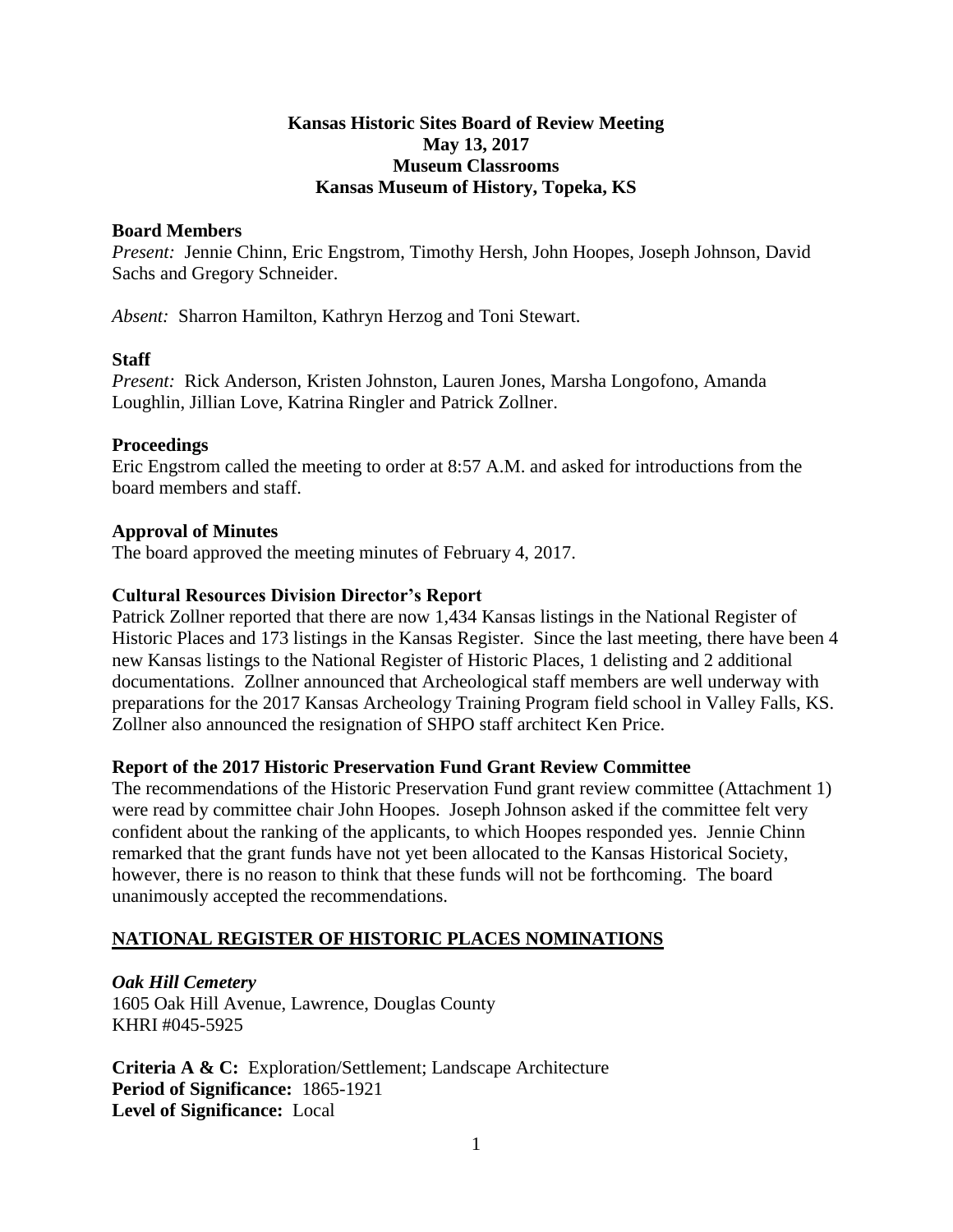**Resource Count:** 1 contributing site; 5 contributing and 1 non-contributing structures; 5 contributing and 1 non-contributing objects

**Summary:** Oak Hill Cemetery was incorporated during a critical moment of identity for the City of Lawrence, Kansas. Still reeling from Quantrill's Raid, which destroyed much of the fledgling city in 1863, Oak Hill was founded in part to act as a memorial to the citizens killed in the Raid and in part to establish Lawrence as a settled and sophisticated city on the edge of America's frontier. Oak Hill is significant both for its connection to the Civil War, Bleeding Kansas, and Quantrill's Raid and for its place in the urban development of Lawrence, Kansas. Furthermore, as a designed public landscape, majorly attributable to the single hand of Holland Wheeler, an important figure in the development of Lawrence, Oak Hill is a masterful example of Rural Cemetery design in the Midwest.

## *Presented by:* Julia Manglitz

*Discussion:* John Hoopes asked for clarification regarding the integrity and potential issues of the cemetery, to which Manglitz replied overall it is in good condition, however, some of the older markers require cleaning and repair. Hoopes asked if another section of the cemetery contained African American burials, to which Manglitz responded we do not find segregation within the cemetery. Manglitz stated that a Potters' Field area with unmarked graves and handmade folk-style African American markers does exist and opined that there may be some segregation and a lack of marking, but the history is convoluted in this area.

*Public Discussion:* Lynne Braddock Zollner spoke in support of the nomination. She remarked that this nomination came about as a result of a CLG grant which was approved last year.

| Motion to approve: Joseph Johnson | Second: John Hoopes |
|-----------------------------------|---------------------|
| 6 votes yes, 1 absention          |                     |

## *Keystone Ranch*

2910 47th Terrace, Burns vicinity, Marion County KHRI #155-901

**Criteria A & C:** Agriculture; Architecture **Period of Significance:** 1881-1960 **Level of Significance:** Local **Resource Count:** 6 contributing & 4 non-contributing buildings; 1 contributing site; 7 contributing & 1 non-contributing structures **MPS:** Historic Ag-related Resource of Kansas

**Summary:** Established in the early 1880s Keystone Ranch is nominated for its association with Marion County's ranching history. From 1881 to 1902 German immigrant Frank A. Wells acquired 1,800 acres in the southeastern portion of the county where he established a sheep ranch. During his tenure, Wells constructed most of the extant structures at the ranch. After

<sup>--------------------------------------------------</sup> <sup>1</sup>Chinn typically abstains from voting except when a tiebreak is needed.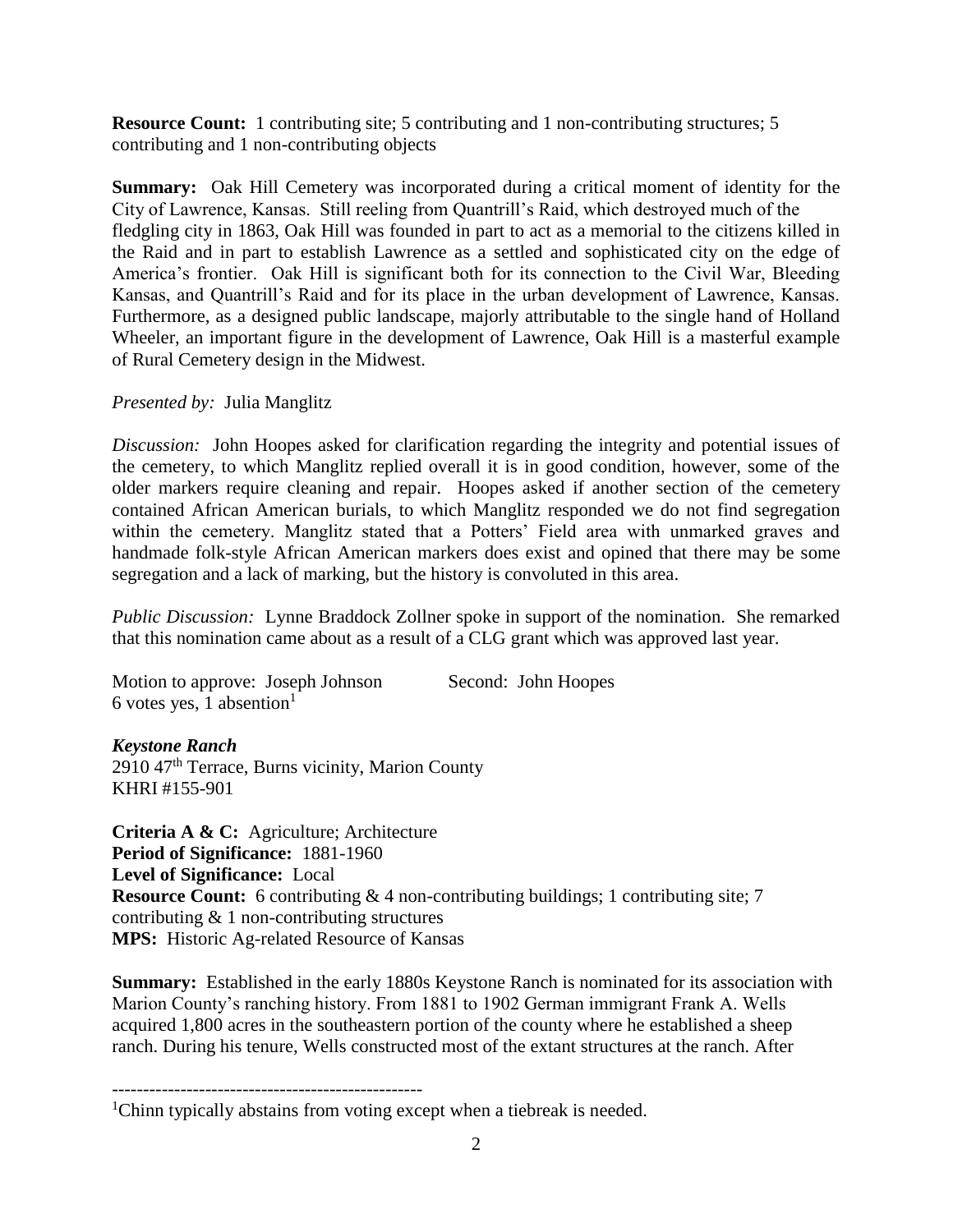Wells' death in 1913 the ranch was sold to T.J. Grace, whose family continues to own the entire 1,800 acres. Although the focus shifted from sheep to hogs, cattle, and horses, the ranch buildings continued to support the agricultural functions first established by Wells. Grace constructed a number of additional outbuildings, which were in place by 1960. Today Keystone Ranch is an excellent example of the evolution of ranching in this part of Kansas.

#### *Presented by:* Amanda Loughlin

*Discussion:* Tim Hersh remarked that the hydraulic ram used to transport water to various outbuildings was quite innovative, to which Loughlin agreed and added that he was an engineer and machinist. Gregory Schneider asked if the interior was in good shape, to which Loughlin responded it needs help, especially in the older sections of the building. Loughlin remarked that the property owner wanted to be here today, but had to deal with cattle at the ranch.

Motion to approve: Gregory Schneider Second: David Sachs 6 votes yes

*Harper Standpipe* 1012 Ash Street, Harper, Harper County KHRI #077-50

**Criteria A & C:** Community Development; Engineering **Period of Significance:** 1886-1913 **Level of Significance:** Local **Resource Count:** 1 contributing structure

**Summary:** The Harper Standpipe, started in 1886 and finished in 1887, is nominated for its association with community planning and development and for its engineering method of construction. It is a unique example of a late  $19<sup>th</sup>$  century standpipe with a base constructed of local materials and a standpipe constructed of riveted iron plates. The fish wind direction indicator on top still moves, and the standpipe is in current use as a part of the city water system.

#### *Presented by:* Amanda Loughlin

*Discussion:* Eric Engstrom asked how many standpipes are currently listed, to which Loughlin replied 1. Engstrom asked if we thought there are others, to which Loughlin responded the standpipes in Harper and Florence are the only known historic Kansas standpipes still in use. She added that the SHPO will know more after an upcoming survey.

*Public Discussion:* Clayton Snyder, City Councilman, spoke in favor of the nomination.

Motion to approve: John Hoopes Second: Gregory Schneider 6 votes yes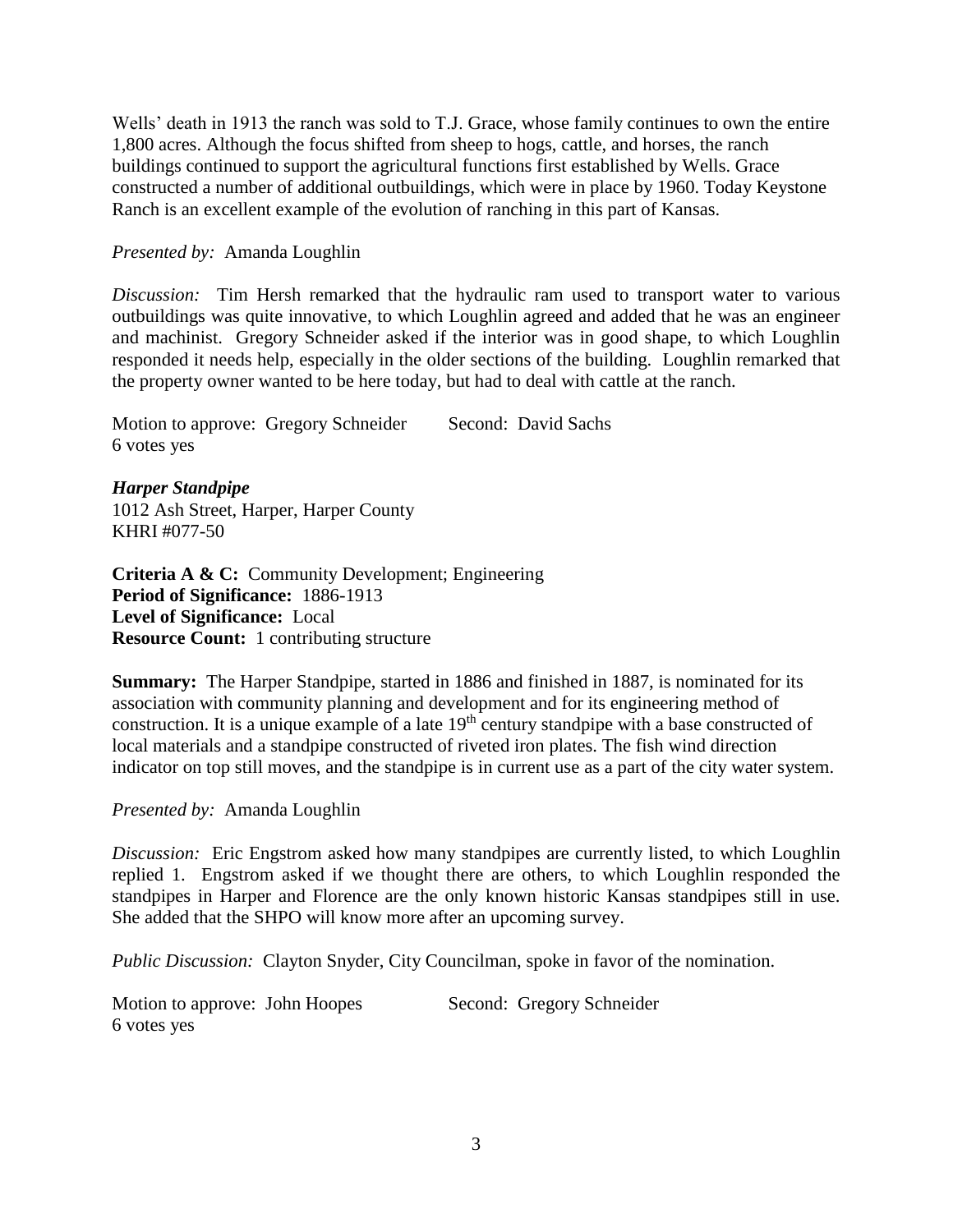#### *Frisco Freight Depot*

 $210$  East  $4<sup>th</sup>$  Street, Pittsburg, Crawford County KHRI #037-355

**Criteria A & C:** Transportation; Architecture **Period of Significance:** 1928-1958 **Level of Significance:** Local **Resource Count:** 1 contributing building **MPS:** Historic Railroad Resources of Kansas

**Summary:** The 1928 Frisco Freight Depot sits on property formerly owned by the Frisco Railroad and its subsidiaries since 1877. The nominated building is the third–and only remaining–depot constructed at this location in Pittsburg. During the late  $19<sup>th</sup>$  and early  $20<sup>th</sup>$ centuries, Pittsburg was a hub for rail traffic, mostly due to the proliferation of the region's coal mining production. During the town's railroad heyday, Pittsburg was served by at least five railroads, each with their own local depot (freight, passenger, or combination). Frisco's 1928 freight depot is the only extant depot in town and only one of a few freight-only depots left in the state of Kansas. Although in use in the waning years of rail traffic, this building is significant for its association with Pittsburg's railroad history from its construction in 1928 to 1958 when the depot ceased to be used for freight transfer. This building is also significant as a rare and highly intact example of its type.

#### *Presented by:* Amanda Loughlin

*Discussion:* Gregory Schneider asked if the building was always called the "Depot," to which Loughlin replied yes, according to the Sanborn maps. Joseph Johnson asked if blueprints/floor plans were available, to which Loughlin responded there are no architectural plans, just Sanborns.

*Public Discussion:* Homeowners Larry and Sooki Fields spoke in support of the nomination. Eric Engstrom asked about the planned use of the building, to which Larry Fields replied it will be an event center; there is good onsite parking and it is located right in the center of the downtown area. Rick Anderson shared a photo with the board members which showed the building being "soda" blasted in April 2017.

Motion to approve: Gregory Schneider Second: Joseph Johnson 6 votes yes

*Newell-Johnson-Searle House* 609 Walnut Street, Oskaloosa, Jefferson County KHRI #087-460 & 087-4240-00015

**Criteria A & B:** Exploration/Settlement **Period of Significance:** 1858-1918 **Level of Significance:** Local **Resource Count:** 2 contributing buildings; 1 non-contributing building; 1 contributing site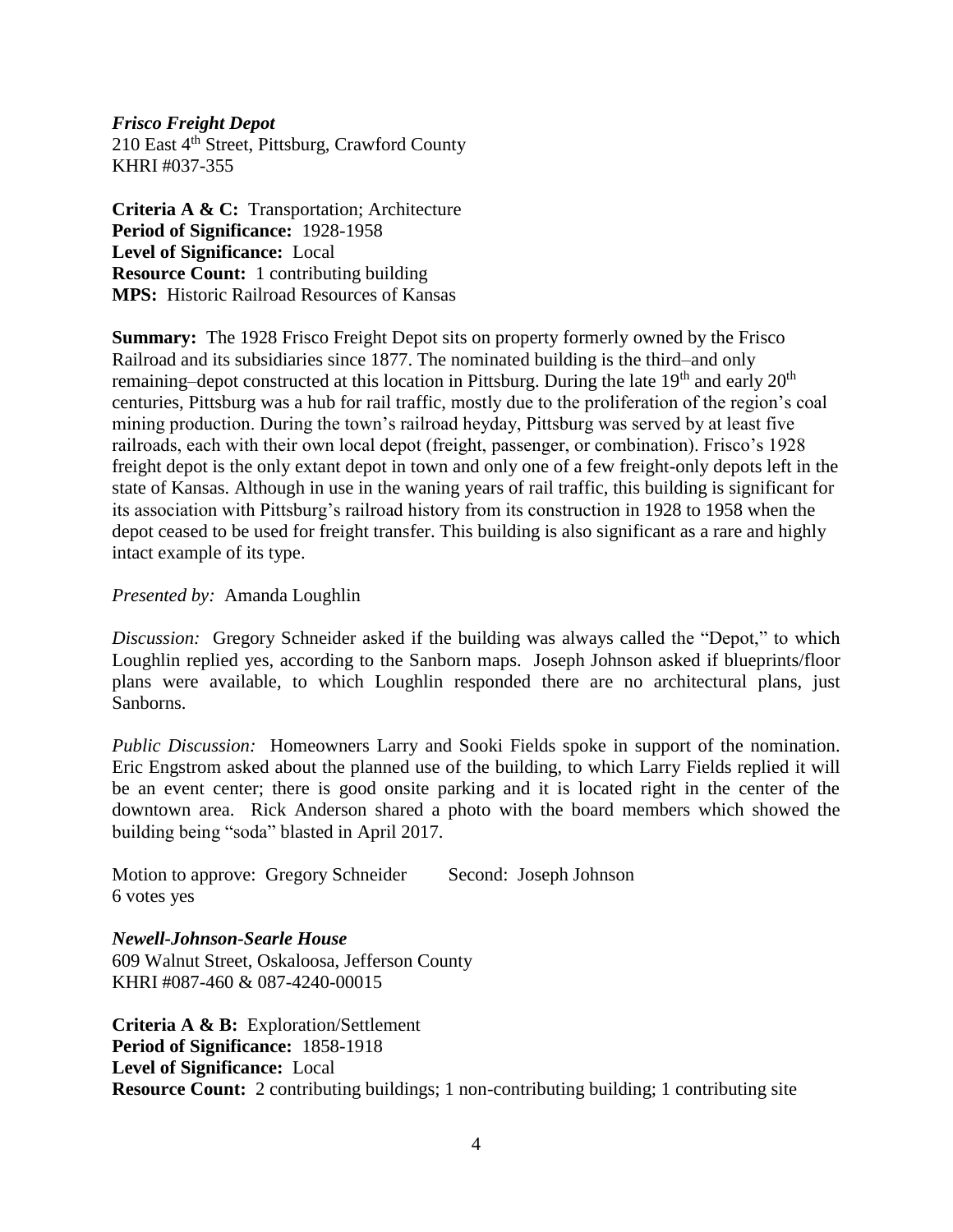**Summary:** The Newell-Johnson-Searle House is associated with the establishment and early development of Oskaloosa. Named for those who owned it during the period of significance (1858-1918), the property reflects layers of occupation, beginning with the ownership of Newell. Although the property has changed since Newell's occupation, this is the only documented resource associated with this locally significant person. Newell was a co-founder of Oskaloosa and a key figure in the area's Bleeding Kansas period. After Newell, local banker Francis M. Johnson lived here from 1874 to 1905, renovating the dilapidated frame residence in 1877. Johnson's grandson, stockman and breeder Francis J. Searle, lived here from 1905 to 1918. He is responsible for the appearance of the homestead as it is today, as he rebuilt much of the house after a fire in 1913.

*Presented by:* Katrina Ringler

*Discussion:* Gregory Schneider asked for clarification regarding the location of the wrap-around porch, to which Ringler responded on the front and south sides.

*Public Discussion:* Elizabeth Leech provided additional historical information about the property. Homeowner James Newell spoke in support of the nomination. Ron Ellis, a student who lived in the house with the Baker family for 2 years during the 1970s, also spoke in support of the nomination.

| Motion to approve: David Sachs |  | Second: John Hoopes |
|--------------------------------|--|---------------------|
| 6 votes yes                    |  |                     |

The board took a 15-minute break at 10:15 A.M. The meeting resumed at 10:27 A.M.

## **REGISTER OF HISTORIC KANSAS PLACES NOMINATIONS**

*Wellman School* 703 Walnut Street, Oskaloosa, Jefferson County KHRI #087-430

**Criterion A:** Education **Period of Significance:** 1887-1951 **Level of Significance:** Local **Resource Count:** 1 contributing building

**Summary:** The Wellman Schoolhouse served the students of District #79 in Jefferson County's Sarcoxie Township from the time of its construction in 1887, on land owned by stockman Harrison Wellman, until 1951 when the school closed. In 1970 the building was relocated to Old Jefferson Town to be part of the building collection established in Oskaloosa to showcase the built history of the county.

**SHPO Note:** The building is ineligible for the National Register due to its relocation.

*Presented by:* Amanda Loughlin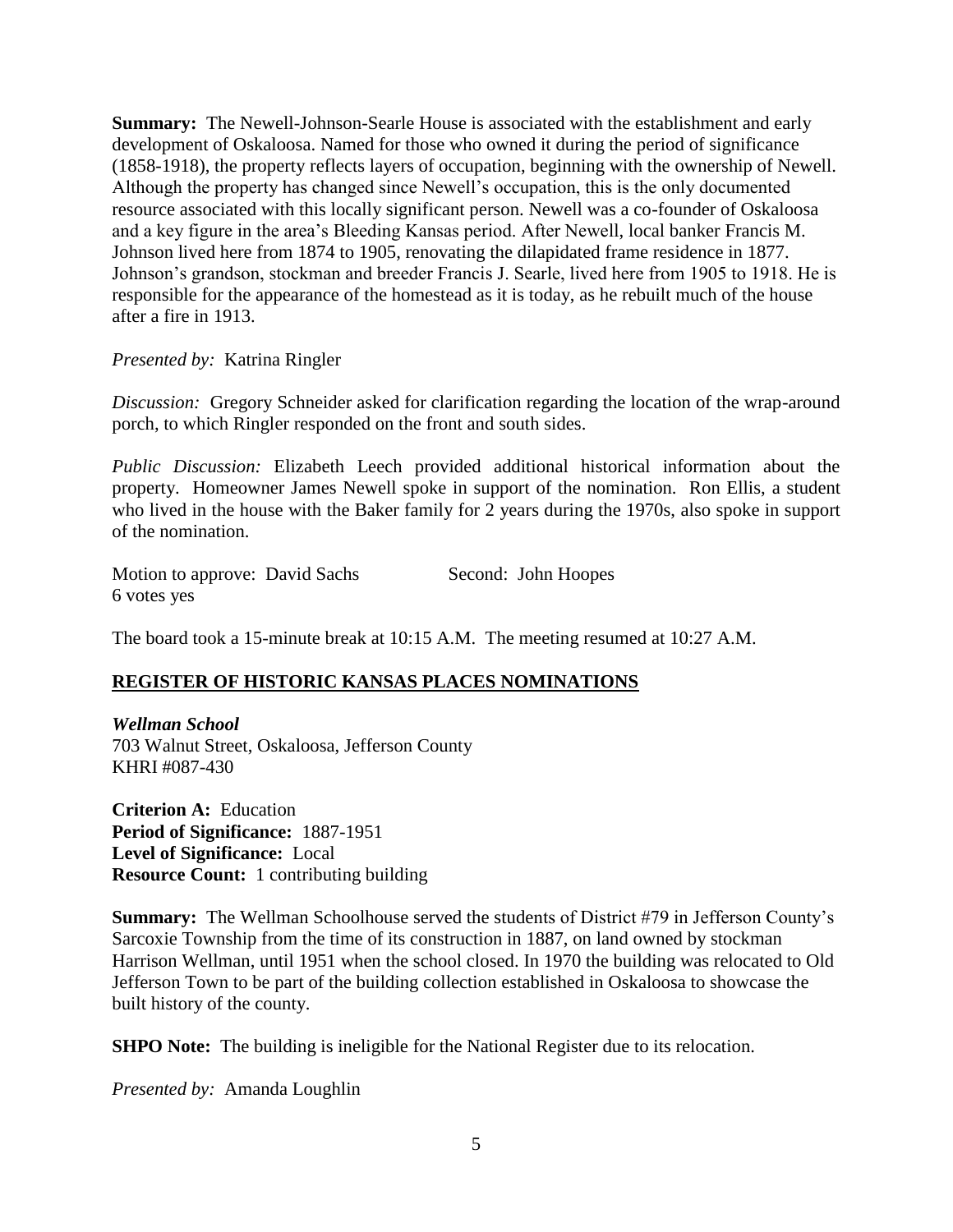*Discussion:* Joseph Johnson asked if the bell tower was rebuilt, to which Loughlin responded not that she was not aware of it being rebuilt. Gregory Schneider asked the date of the last year of the school, to which Loughlin replied 1951.

Motion to approve: Gregory Schneider Second: John Hoopes 6 votes yes

*Riley County Fair's Floral Hall* 1101 Fremont Street, Manhattan, Riley County KHRI #161-3490-00040

**Criterion A:** Entertainment/Recreation **Period of Significance:** 1875-1887 **Level of Significance:** Local **Resource Count:** 1 contributing building

**Summary:** Located at the northeastern corner of Manhattan's City Park, the 1875 Floral Hall was the second such building on the county fairgrounds, replacing an earlier structure destroyed by a storm. The stone building served as an exhibition hall for the Riley County Fair from 1875 to 1887. After 1888 the county's annual fairs were held at new fairgrounds outside of Manhattan. Although the building has been repurposed throughout the decades, Floral Hall is significant for its association with Kansas County Fair heritage; it is also the only extant fair structure in City Park.

**SHPO Note:** The building was determined by SHPO staff to lack sufficient integrity to be listed in the National Register.

*Presented by:* Amanda Loughlin

Motion to approve: Joseph Johnson Second: David Sachs 6 votes yes

## **REMOVALS – NATIONAL REGISTER OF HISTORIC PLACES**

*Naomi & Leona Apartment Buildings* 507 & 509 South Market Street, Wichita, Sedgwick County KHRI #173-11083 & 173-10965

**Criteria A & C:** Architecture; Community Planning & Development **Period of Significance:** 1927-1963 **Level of Significance:** Local **Resource Count:** 2 contributing buildings **Date of Listing:** June 25, 2013

**Summary:** The Naomi and Leona Apartment Buildings were built in 1926 and 1927, respectively, by property developer and contractor Oliver J. Mourning. The buildings featured the same design and appearance. The identical brick buildings reflected the Neoclassical style.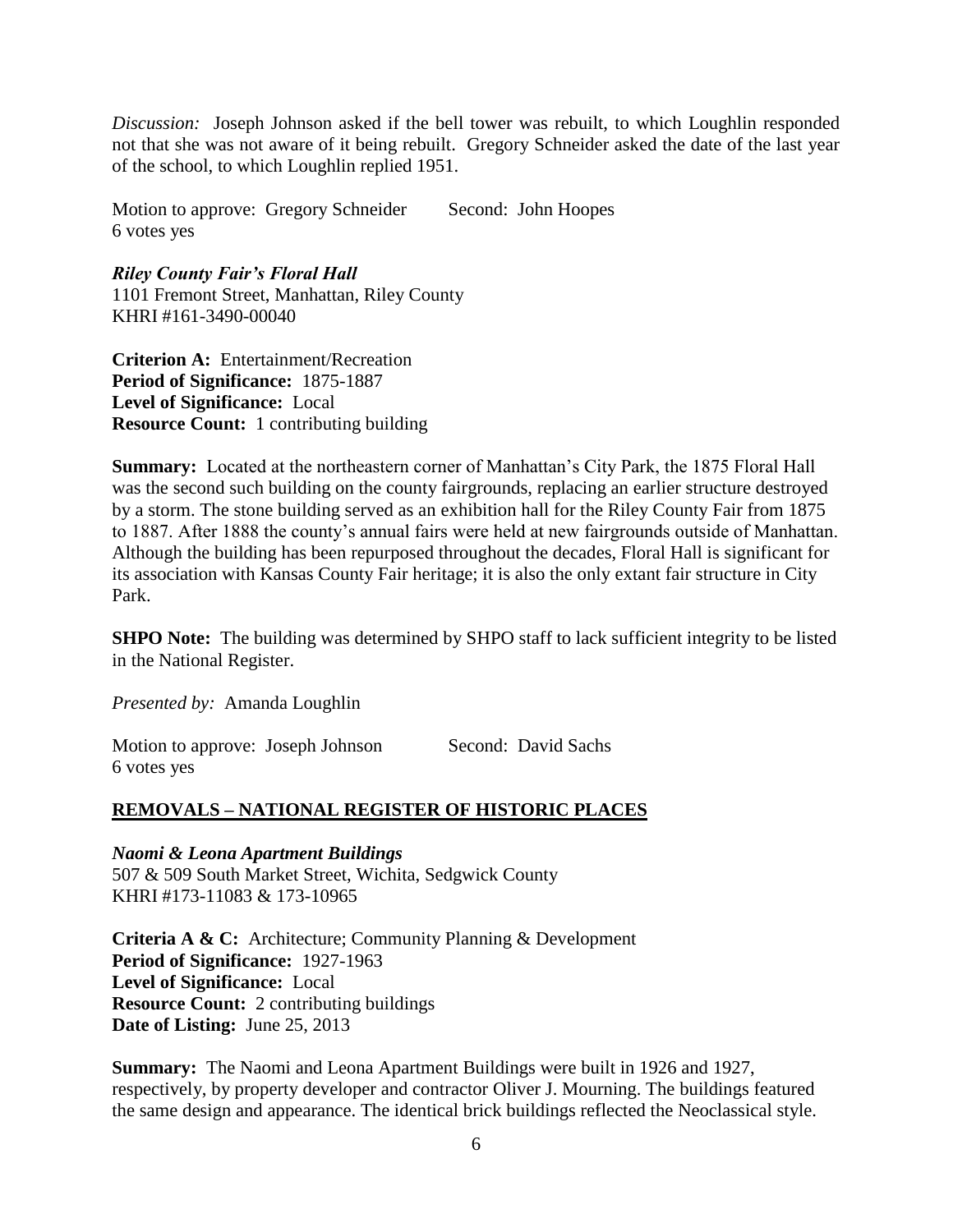Located just five blocks south of Douglas Avenue, tenants were mostly single women, with some single men and married couples. The buildings were nominated as part of the "Residential Resources of Wichita" multiple property nomination.

**SHPO Note:** The building was approved for demolition after a Kansas Preservation Law review (KSR&C #15-02-037).

*Presented by:* Amanda Loughlin

*Discussion:* Eric Engstrom remarked that the building was in decent shape and asked what happened, to which Loughlin responded it was part of the Wichita redevelopment process. Joseph Johnson remarked that it was probably done for a better use of the land.

Motion to approve: John Hoopes Second: Eric Engstrom 6 votes yes

*Ellington Apartment Building*

514 South Main Street, Wichita, Sedgwick County KHRI #173-11264

**Criteria A & C:** Architecture; Community Planning & Development **Period of Significance:** 1927-1963 **Level of Significance:** Local **Resource Count:** 1 contributing building **Date of Listing:** June 25, 2013

**Summary:** The Ellington Apartment Building was demolished in October 2016. Wichita developer and contractor John Wenzel built the apartment building at the height of an apartment construction boom in 1927. Architect Walter V. Street designed the two-story brick building, which exhibited restrained elements of the Neoclassical style. Located just five blocks south of Douglas Avenue, a main thoroughfare through Wichita's central business district, the building featured 20 units each with private bath and kitchen amenities. Tenants generally included a mix of couples and singles, with single women generally outnumbering single men. It was nominated as part of the "Residential Resources of Wichita" multiple property nomination.

**SHPO Note:** The building was approved for demolition after a Kansas Preservation Law review (KSR&C #15-02-037).

*Presented by:* Amanda Loughlin

*Discussion:* Gregory Schneider asked if these homeowners also owned the Naomi & Leona Apartment Buildings, to which Loughlin replied yes.

Motion to approve: Gregory Schneider Second: John Hoopes 6 votes yes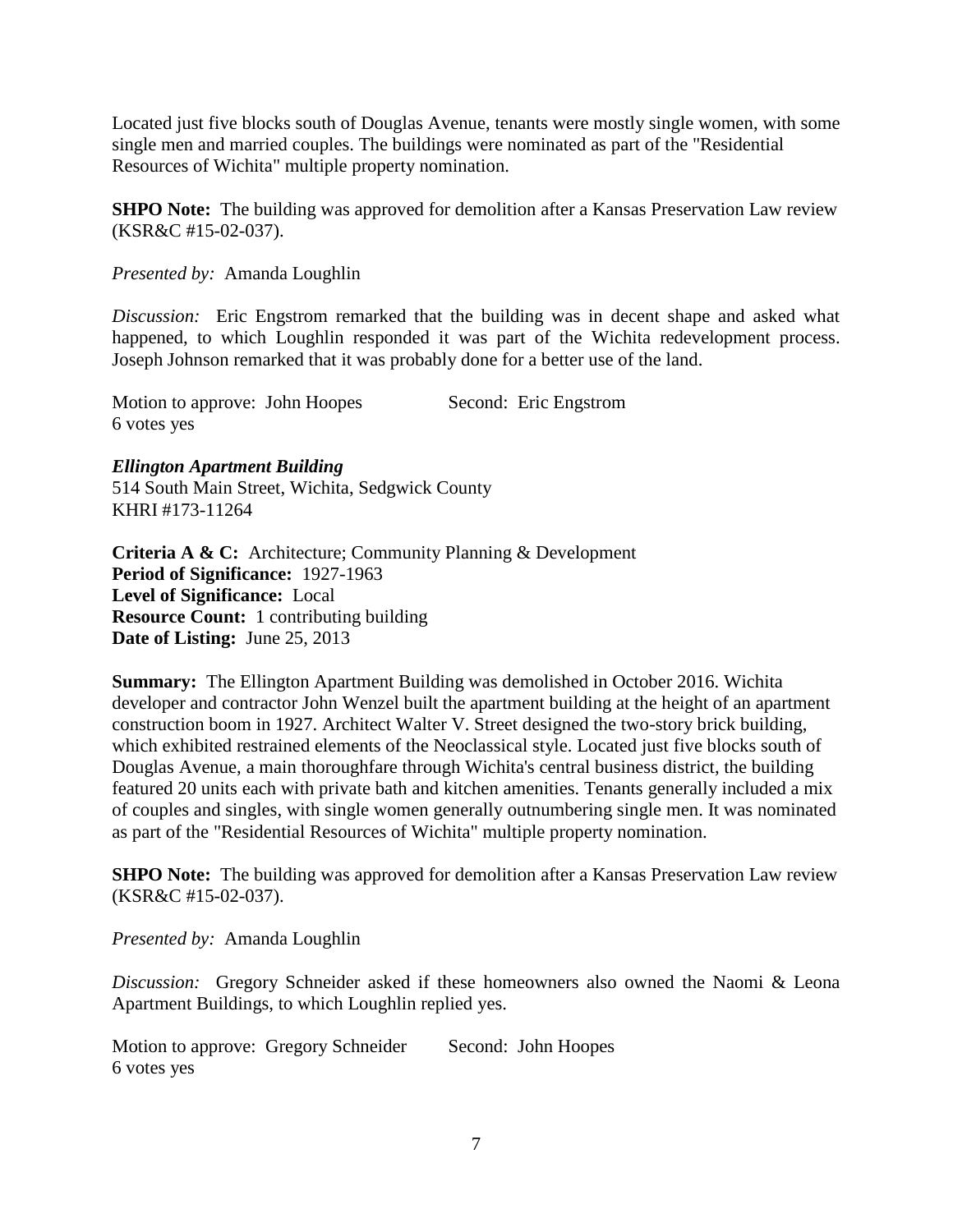## **REMOVALS – REGISTER OF HISTORIC KANSAS PLACES**

*Michigan Building* 206 East Douglas Street, Wichita, Sedgwick County KHRI #173-11252

**Criterion A:** Commerce **Period of Significance:** 1909-1956 **Level of Significance:** Local **Resource Count:** 1 contributing building **Date of Listing:** August 26, 2006

**Summary:** The Michigan Building was demolished in 2015. Built in 1909 by Wichita's first druggist, Oscar Barns, the Michigan Building housed important music stores for decades that drew customers from the entire region. The lot now contains new construction.

**SHPO Note:** The building was approved for demolition after a Kansas Preservation Law review (KSR&C #15-02-037).

*Presented by:* Amanda Loughlin

*Discussion:* Eric Engstrom remarked that he was sorry to see this building go, but it had to be done as part of the downtown Wichita development project in order to create desperately needed additional parking.

Motion to approve: Joseph Johnson Second: Gregory Schneider 6 votes yes

*Evangelical Covenant Mission Church* 256 Lakin Street, Osage City, Osage County KHRI #139-4210-00011

**Date of Listing:** July 13, 1979

**Summary:** The Evangelical Covenant Mission Church was demolished sometime between 2012 & 2014. Built in the late 19th century, this building was significant for its association with the early Swedish community of Osage City and as an excellent example of Gothic architecture. The building's lot is now vacant.

**SHPO Note:** No state law review was undertaken on this building before its demise.

*Presented by:* Amanda Loughlin

*Discussion:* Eric Engstrom asked if we had any knowledge of why this was done, to which Loughlin responded no. Tim Hersh remarked that it was all up to local jurisdiction. Patrick Zollner stated that Osage City did not reply to SHPO inquiries. Zollner noted that it's a shame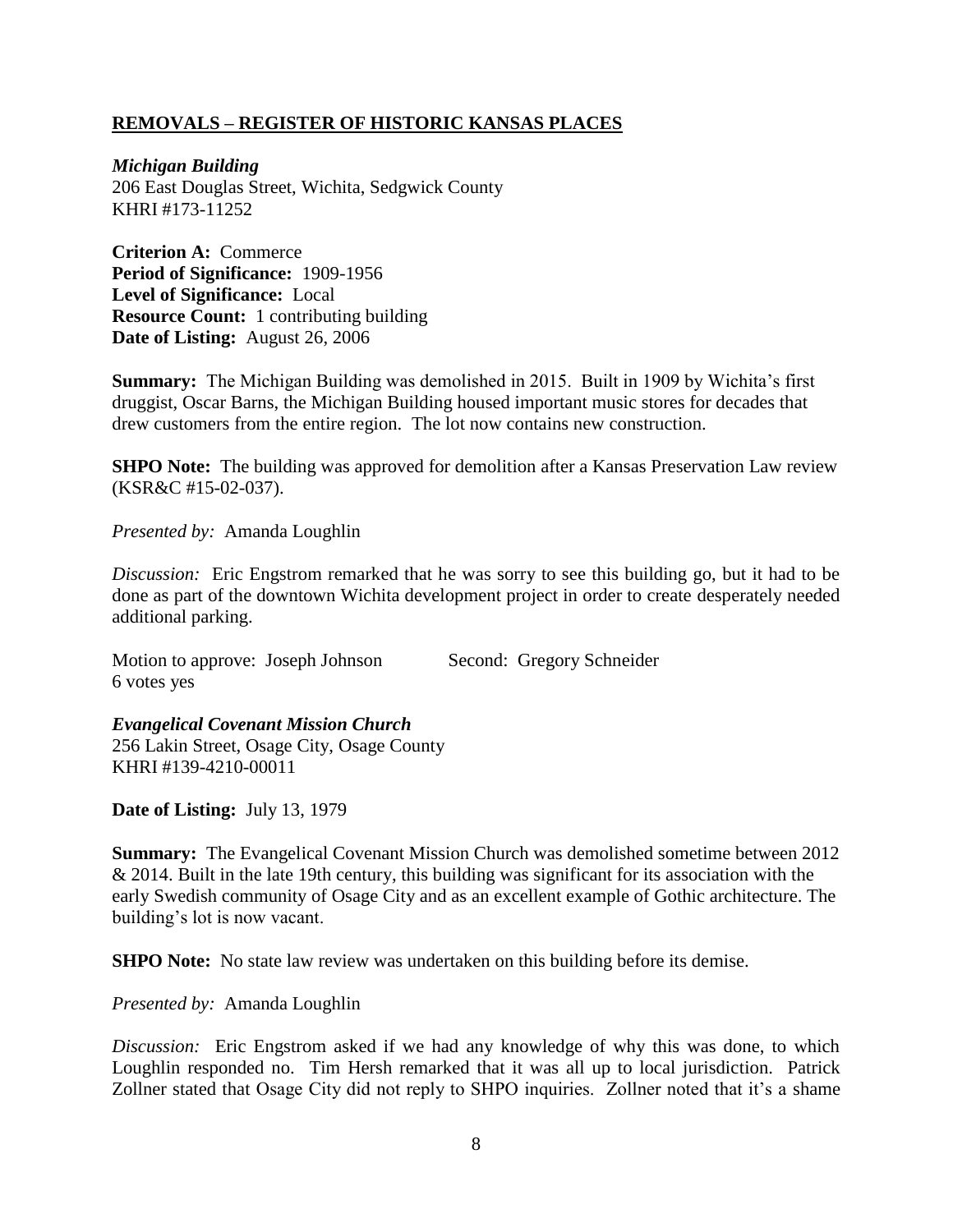that it happened and opined that Osage City may not require demolition permits. He added that it's an issue of making people aware of the proper procedures.

Motion to approve: Gregory Schneider Second: Eric Engstrom 6 votes yes

#### **Other Business**

There was no further business to discuss. Joseph Johnson asked if a public building has to be nominated by the public entity that owns it, to which Patrick Zollner responded that a public building can be nominated by anyone. Amanda Loughlin stated that a public entity cannot object to a nomination.

The next meeting of the Historic Sites Board of Review will be August 12, 2017 at 9:00 AM at the Kansas Museum of History in the Museum Classrooms. On the agenda will be the election of officers and scheduling of next year's calendar. The meet adjourned at 11:00 PM.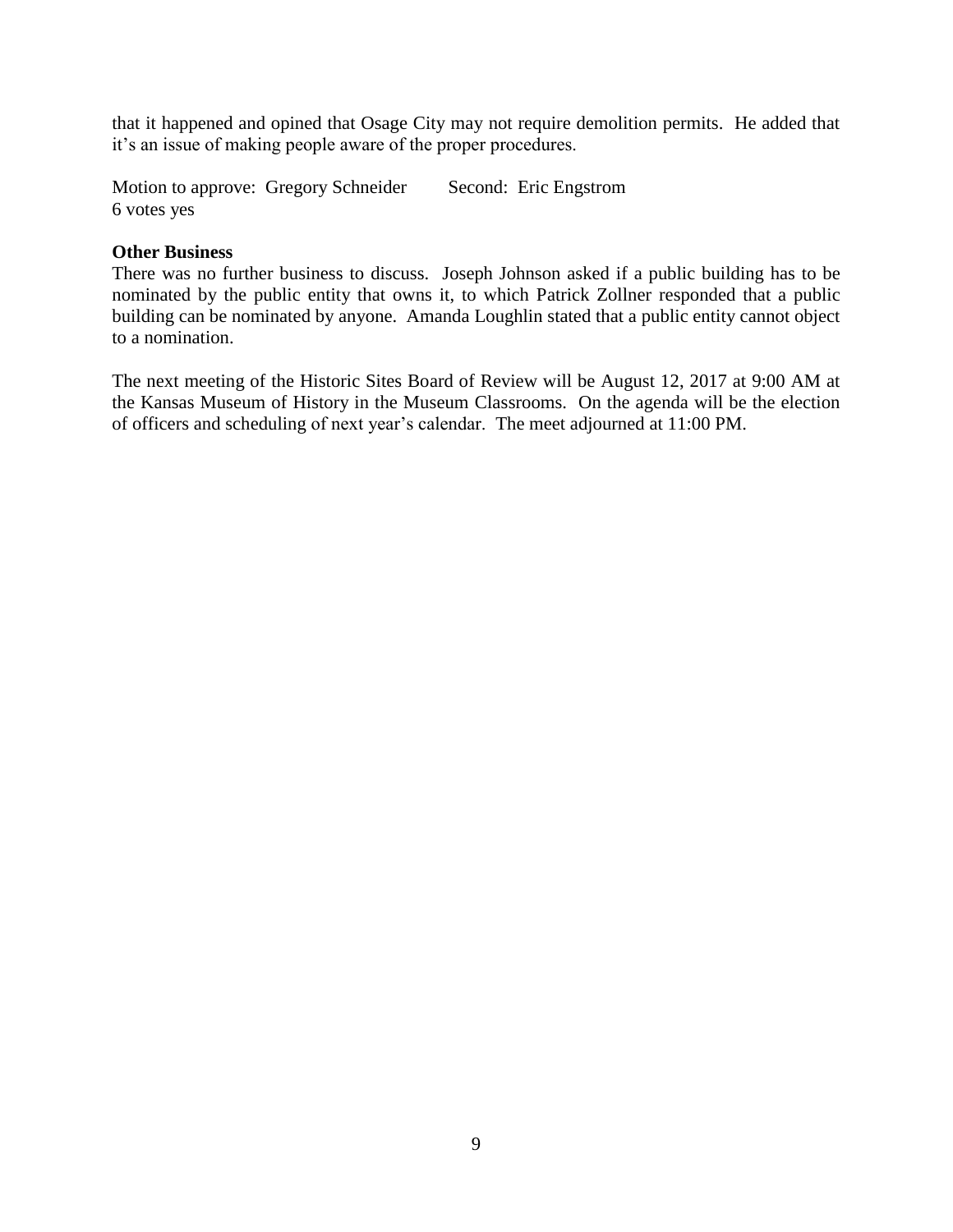## ATTACHMENT 1

# Historic Preservation Fund Report of the Grants Review Committee to the Kansas Historic Sites Board of Review May 13, 2017

On Friday May 12, 2017, a public hearing was held at the Kansas Historical Society, pursuant to published notice, allowing all interested parties an opportunity to address the applications received for the Federal Fiscal Year 2017 Historic Preservation Fund grant program. Nineteen members of the public were in attendance and four spoke in favor of their grant applications.

I, John Hoopes, and the other members of the Historic Preservation Fund Grants Review Committee, including David Sachs and Gregory Schneider, met with SHPO staff immediately following the hearing to go over application ratings and committee comments

The committee reviewed 8 grant requests totaling \$113,407. To the Historic Sites Board of Review, the committee recommends funding the following projects as they were proposed pending allocation of funding by the National Park Service for federal fiscal year 2017. The projects are listed in the order recommended for funding should sufficient funds not become available.

- Unified Government of Wyandotte County, KCK Elevating Quindaro: The Application for National Historic Landmark Status -- \$20,000
- City of Manhattan Sunset Area Intensive Historic Resources Survey and PSIQ -- \$14,700
- City of Topeka Auburndale Neighborhood Intensive Historic Resources Survey, Area #2 -- \$16,000
- City of Topeka Collins Park Intensive Historic Resources Survey -- \$17,000
- City of Arkansas City Resurvey of Downtown Commercial Historic District -- \$13,000
- Greenwood Preservation Society Eureka's Central Business District Survey -- \$14,500
- Douglas County Tombstones on the Kansas Prairie: A Cemetery Conservation Workshop -- \$12,207.12
- City of Topeka Country Club Addition Intensive Historic Resources Survey -- \$6,000